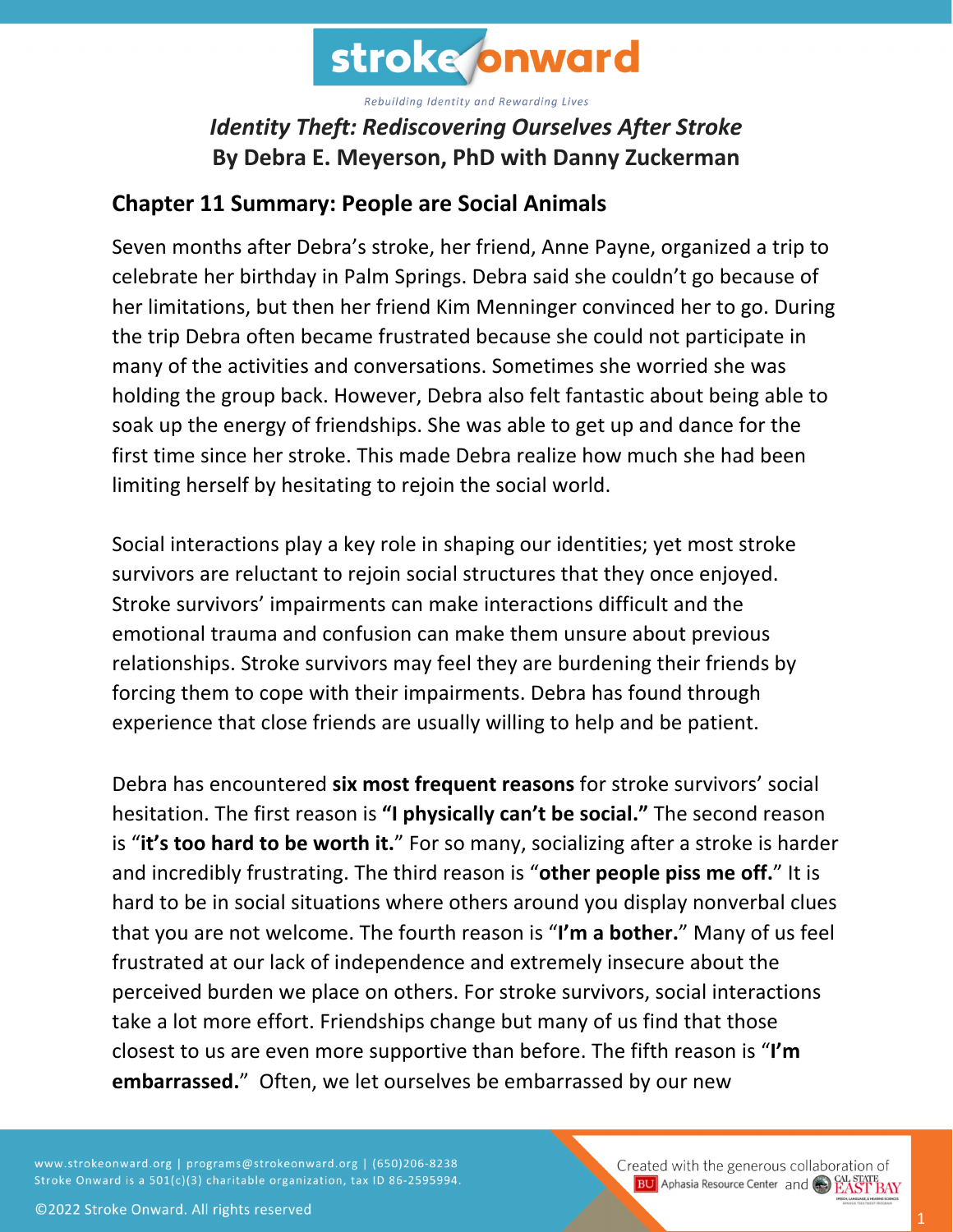

circumstances rather then choose to embrace a new social identity. The last reason is "**I'm depressed.**" One in three stroke survivors suffers some degree of depression, which can leave you feeling isolated and frustrated. One of the most important ways to push through depression is an active social life.

www.strokeonward.org | programs@strokeonward.org | (650)206-8238 Stroke Onward is a 501(c)(3) charitable organization, tax ID 86-2595994.

Created with the generous collaboration of **BU** Aphasia Resource Center and CO EAST BAY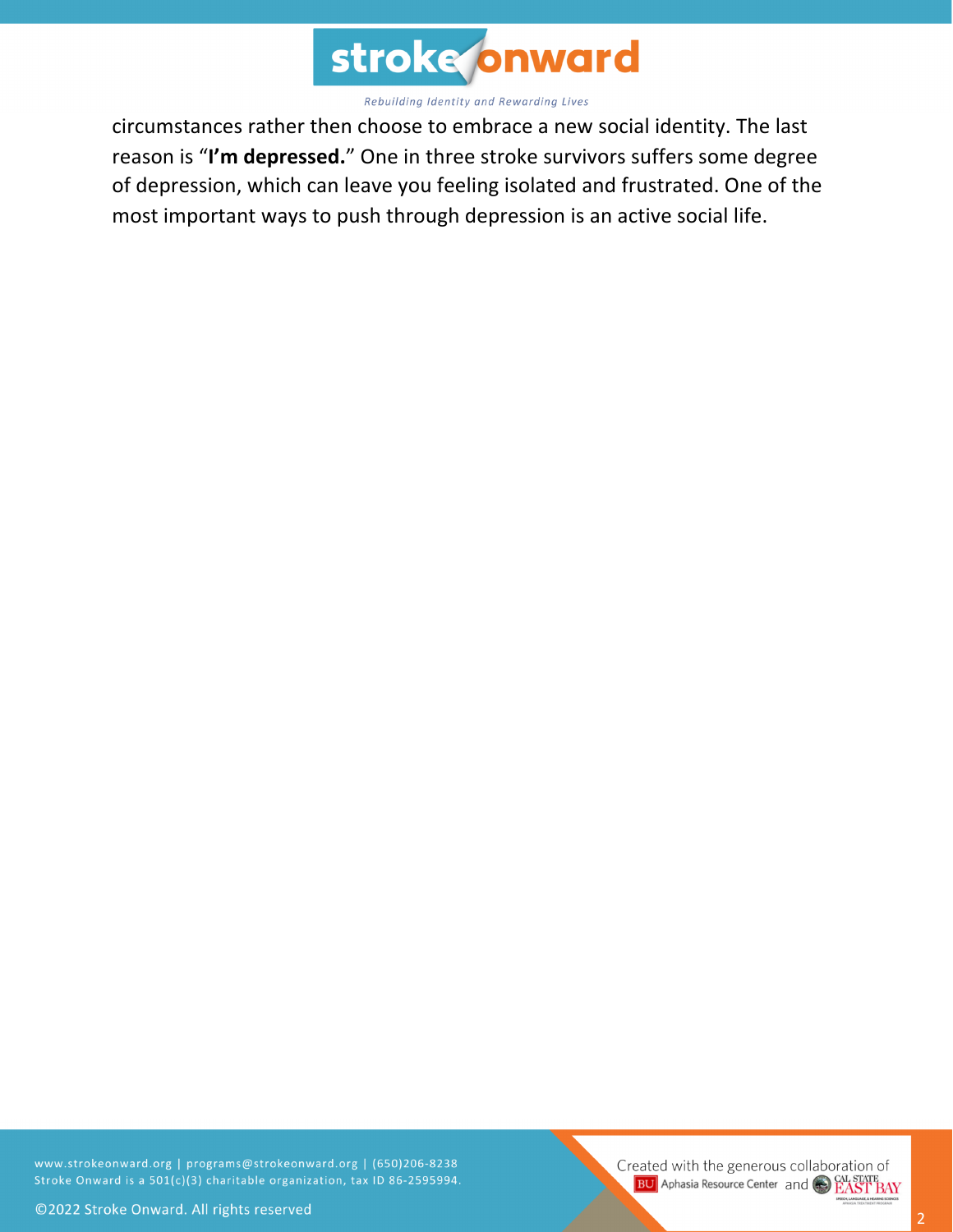

## **Chapter 11 Highlights: People are Social Animals**

- **1.** People are fundamentally social by nature; we all need friends and a social life to be happy. Interacting with friends in social situations has positive benefits in helping to create your new identity poststroke.
- **2.** This can be hard after stroke, and there are real reasons survivors reduce or avoid socializing such as depression or feeling embarrassed. Although it is difficult to socially interact, looking forward to time with your friends can be a positive experience.
- **3.** But it is critical to overcome these barriers and reestablish a social life, whether with old friends or new ones. Even though your relationships with your friends may shift, you can still have meaningful interactions.
- **4.** Social interactions are very important ways for survivors to experiment with and learn about our changing identities. Some find their social interactions with their friends to be a key part of their new identities which can be a shift from their pre-stroke identities.
- **5.** Relationships may change, and some may fade, but others may emerge or become stronger than ever.
- **6.** Joining a group with fellow stroke individuals can give you a safe zone to practice your speech skills. This is also a great way to meet new people and establish new friendships.
- **7.** Once we commit ourselves to looking forward and creating a meaningful social life, we realize how many ways we can adapt. Debra's speech is better in the morning than in the evening when she's tired, so she tries to invite people over for brunch, not dinner.

www.strokeonward.org | programs@strokeonward.org | (650)206-8238 Stroke Onward is a 501(c)(3) charitable organization, tax ID 86-2595994. Created with the generous collaboration of **BU** Aphasia Resource Center and **CAL STATE**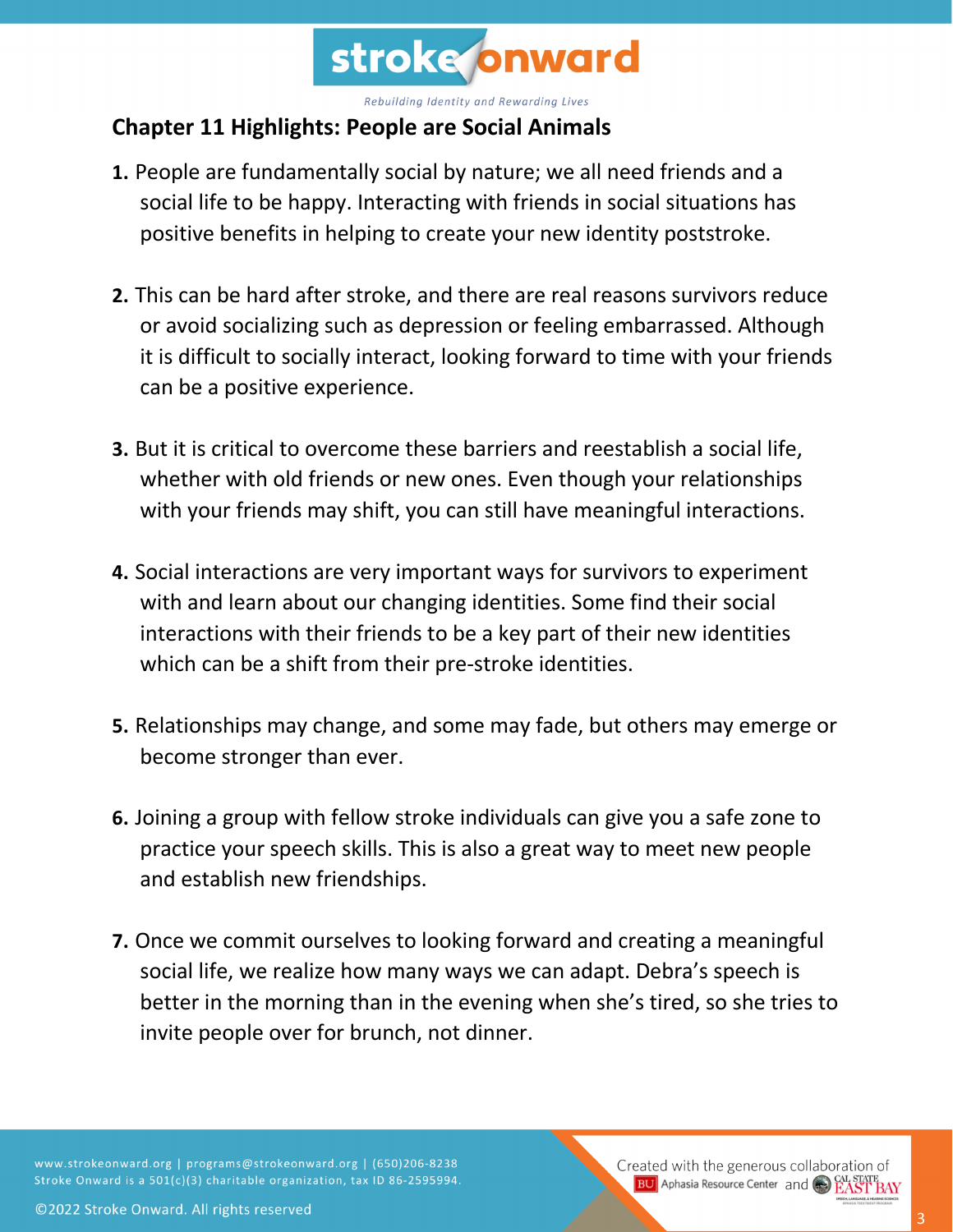

- **8.** One in three stroke survivors suffer from depression even if it is never diagnosed. One of the most important ways to push through mild depression is an active social life.
- **9. Andrea Helft** states, "I think my stroke has improved me. I do. I think I'm happier and probably healthier—better in a lot of ways. I might even do it again if I had to. Isn't that crazy? I think my relationships are deeper, too." Although this level of optimism is uncommon, she enjoyed shifting her priorities to focus on fostering her relationships with family and friends.
- **10.** Debra discusses a few stroke survivors and their experiences with social interactions:
	- 1. **Laure Wang:** She is confined to a wheelchair and unable to move anything but her eyes. She decided to finally attend her high school reunion which helped in adjusting her attitude to her new life.
	- 2. **Andrea Helft:** She struggles with significant memory issues and pain from her stroke. She received a lot of help and support from her friends which resulted in them gaining clarity in their own lives.
	- 3. **Gail Rusch:** She lost her ability to work and to run and coach running. She enrolled in college, graduated in 2016, and this was a huge catalyst in the process of recreating her identity.
	- 4. **Trish Hambridge:** She has gone on several vacations organized by the Aphasia Recovery Connection which have been particularly rewarding. She initiates contact with friends.
	- 5. **Julia Fox Garrison:** She realized her recovery required a lot of positive energy and states, "I learned who is my real friend. I thank my stroke for helping me to cut out most of the negativity and negative people in my life."

www.strokeonward.org | programs@strokeonward.org | (650)206-8238 Stroke Onward is a 501(c)(3) charitable organization, tax ID 86-2595994.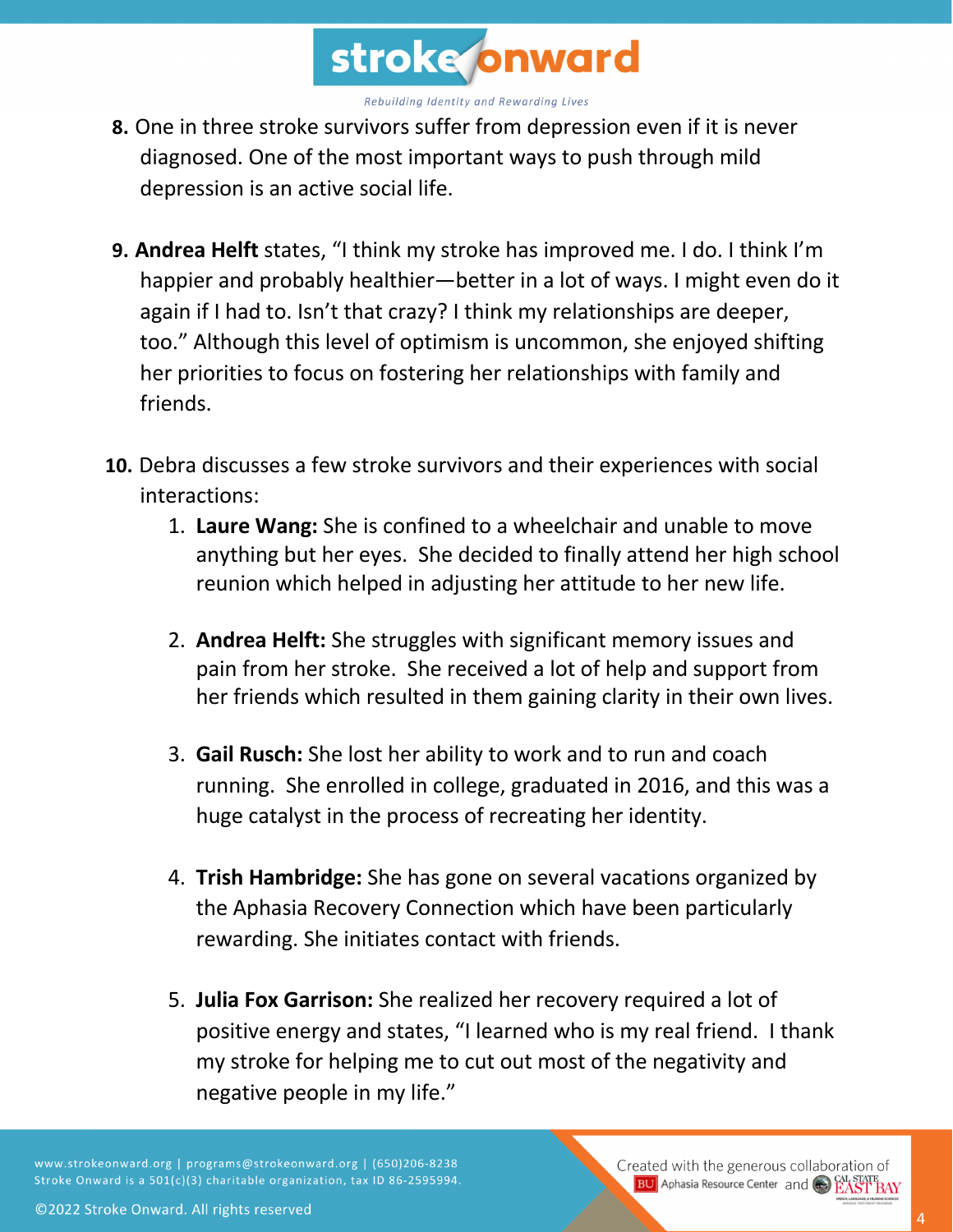

- **11.** Debra lists six reasons stroke survivors often give for limiting their social activities:
	- **1)** I physically can't be social
	- **2)** It's too hard to be worth it
	- **3)** Other people piss me off
	- **4)** I'm a bother
	- **5)** I'm embarrassed
	- **6)** I'm depressed.
- **12.** Relationships serve as an important part of our identity with or without stroke recovery. They are powerful silver linings for most people going through stroke recovery.
- **13.** "Identities are not simply features or products of the individual…They should be viewed as practices with others and the outcomes of those interactions." After stroke, we are in a process of rebuilding our sense of self and navigating a changing identity.
- **14.** Steve's classmate Karen Jordan, who started helping out with their dog Kaya, offered Debra to walk with her weekly since that was part of Debra's new routine. Debra was touched by this because she knew Karen had a busy life. They are now close friends. This is yet another silver lining in Debra's life.
- **15.** Once we commit ourselves to looking forward and creating a meaningful social life, we realize how many ways we can adapt. Debra was grateful when her colleague, Robin Ely, and her husband opened their home to her while she did a clinical trial in Boston. Their relationship has shifted. Debra realizes their bond and her identity is now more based on social connection than work.

www.strokeonward.org | programs@strokeonward.org | (650)206-8238 Stroke Onward is a 501(c)(3) charitable organization, tax ID 86-2595994.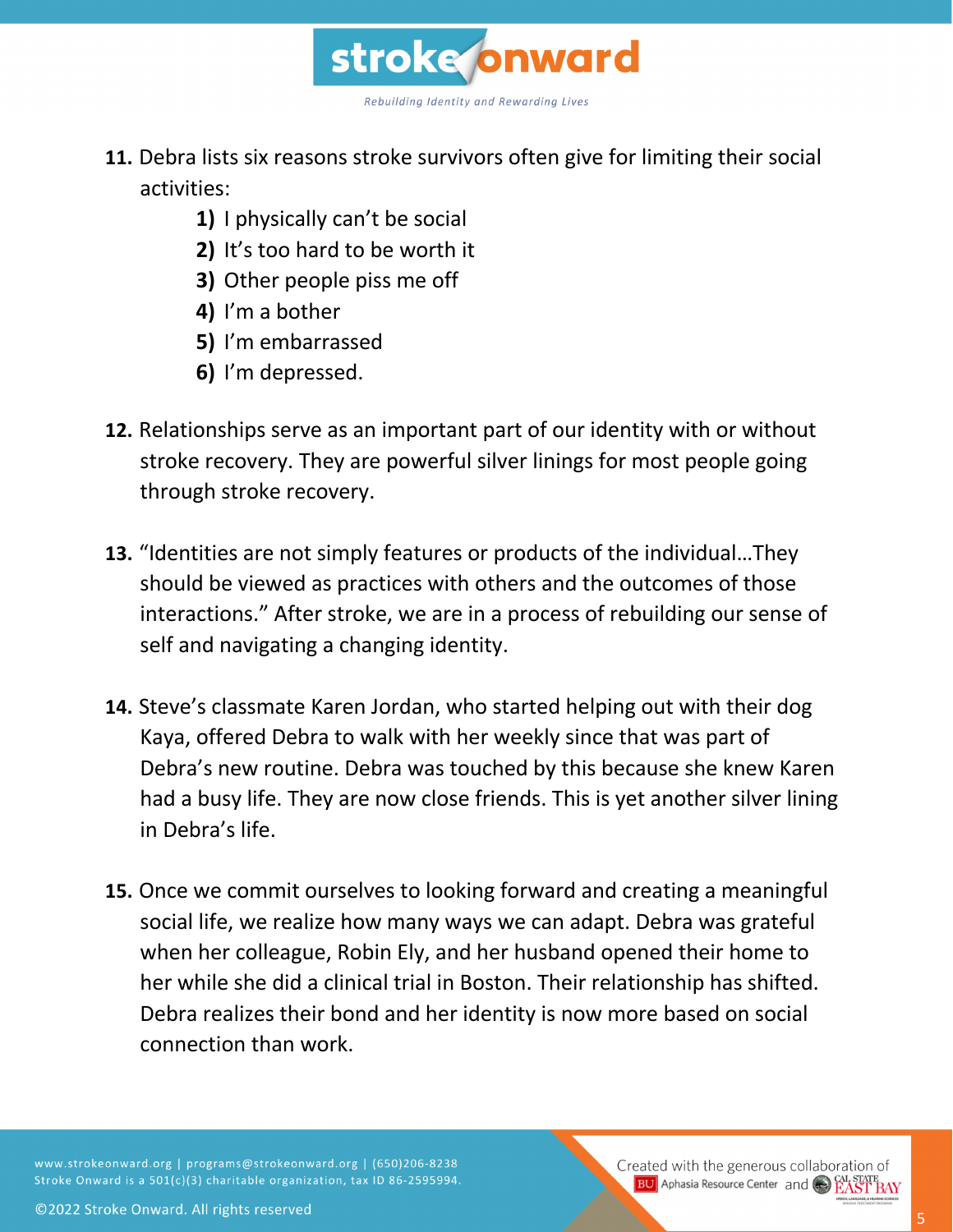

## **Chapter 11 Points for Reflection: People are Social Animals**

**1.** Why did they call this chapter **"People are Social Animals"?**

People are like animals. People need social

interactions to create their identities.

I don't know.

**2.** One in three stroke survivors **suffer** from **depression** even if it's never diagnosed. Have you also **struggled with depression**?

| <b>No</b> | Not Sure | Yes |
|-----------|----------|-----|
|           |          |     |

**3.** Most **stroke survivors** are reluctant to **rejoin social activities** that they once enjoyed before their strokes. Have you also been **reluctant** to rejoining social events? If yes, **why**?

I'm embarrassed expressed and the physical limits

I feel like I'm a bother

Struggling with depression **Other** 

**4.** How did you feel the first time you rejoined a **social** event with friends **poststroke**?

| Sad or frustrated |  |  | Somewhat frustrated  |  |  |  |  | Fantastic |  |  |
|-------------------|--|--|----------------------|--|--|--|--|-----------|--|--|
|                   |  |  | 1 2 3 4 5 6 7 8 9 10 |  |  |  |  |           |  |  |

www.strokeonward.org | programs@strokeonward.org | (650)206-8238 Stroke Onward is a 501(c)(3) charitable organization, tax ID 86-2595994.